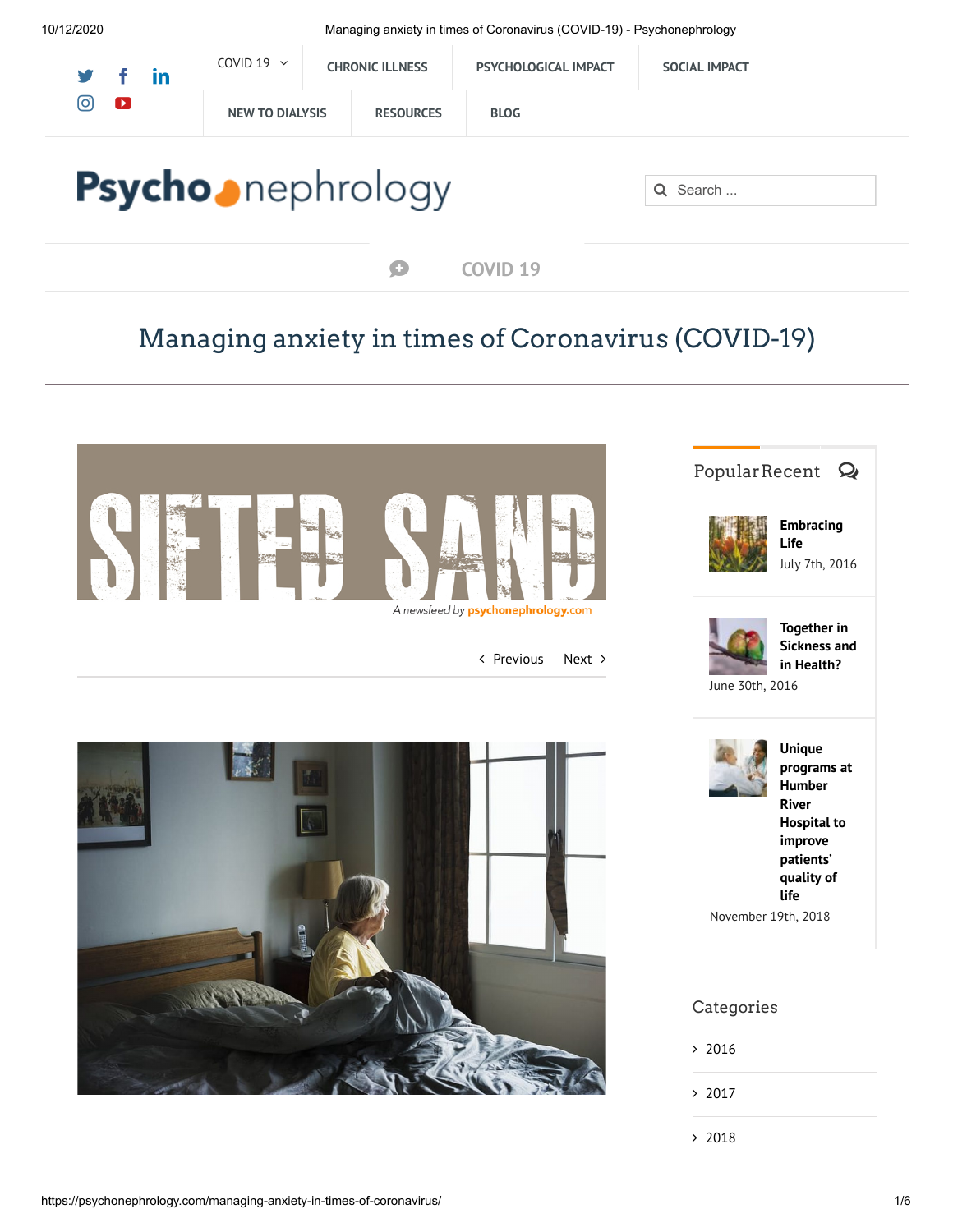- $> 2019$  $> 2019$
- $> 2020$  $> 2020$
- 
- > [Bean-spiration](https://psychonephrology.com/bean-spiration/)
- [Clinician's](https://psychonephrology.com/clinicians-corner/) Corner
- $>$  [COVID](https://psychonephrology.com/covid-19/) 19
- > [Emotional](https://psychonephrology.com/mindfulness/) Health
- > For [Caregivers](https://psychonephrology.com/caregiver/)
- [From The](https://psychonephrology.com/from-the-blog/) Blog
- > In [conversation](https://psychonephrology.com/in-conversation-series/) Series
- [Mental](https://psychonephrology.com/mental-health/) Health
- [Physical](https://psychonephrology.com/physical-health/) Health



https://psychonephrology.com/managing-anxiety-in-times-of-coronavirus/ 2/6

Managing anxiety in times of

Up until two weeks ago many of us were finalizing our travel plans for March break. Then suddenly the news channels began bombarding us with Coronavirus news. The World Health Organization subsequently labeled COVID-19 known as a [pandemic](https://www.who.int/emergencies/diseases/novel-coronavirus-2019/events-as-they-happen). Emotional responses included anxiety states and even panic attacks. With added information that people over 60 and those with other underlying health conditions, including hypertension and diabetes mellitus, are more vulnerable has also contributed to the added anxiety being experienced. To cope during these extremely distressful times, the World Health Organization has published several infographics on how to protect your mental health. One of these is especially dedicated to children.

Coronavirus (COVID-19)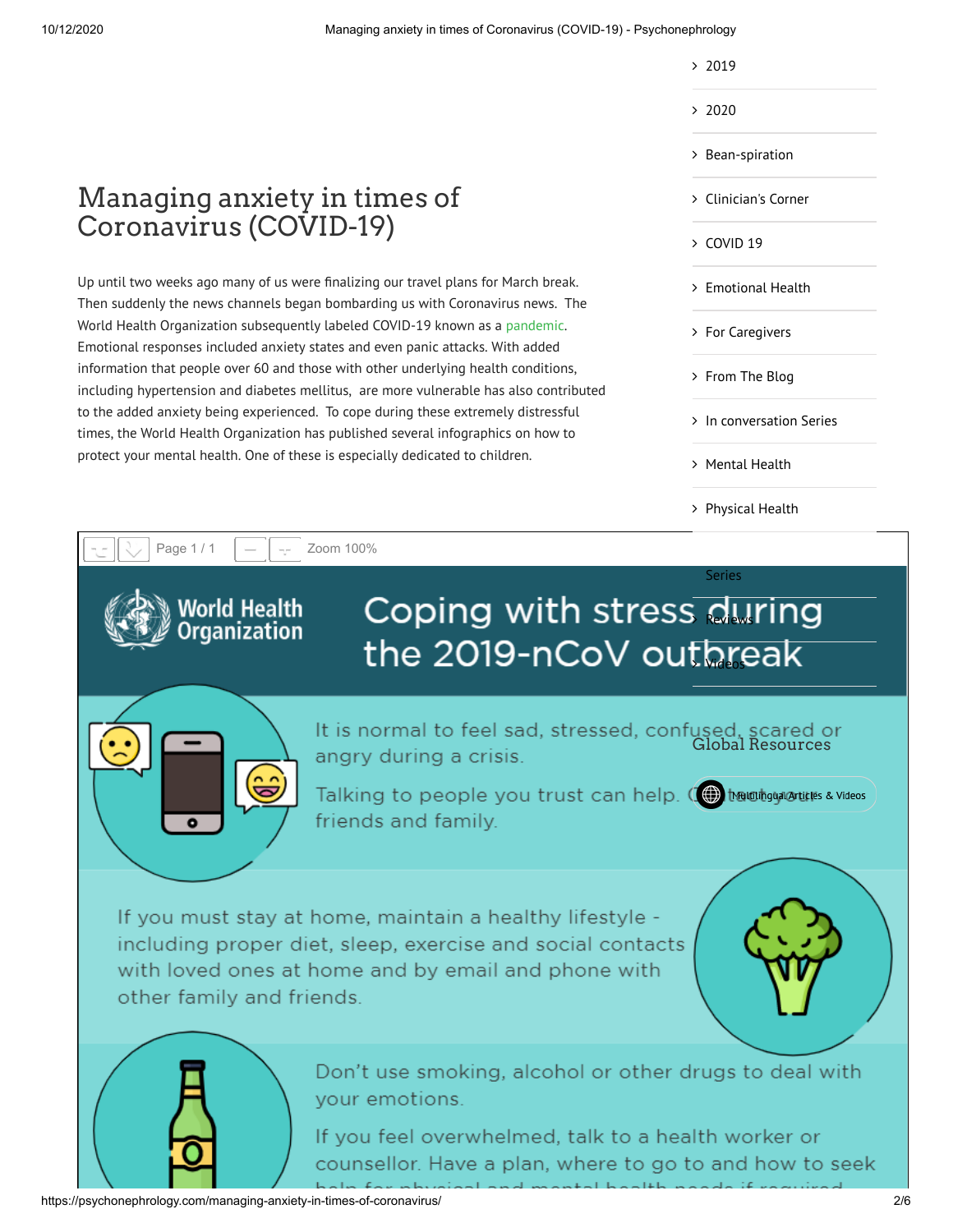10/12/2020 Managing anxiety in times of Coronavirus (COVID-19) - Psychonephrology neip for physical and mental nealth needs if req

Get the facts. Gather information that will help you accurately determine your risk so that you can take reasonable precautions. Find a credible source you can trust such as WHO website or, a local or state public health agency. Limit worry and agitation by lessening the time you and your family spend watching or listening to media coverage that you perceive as upsetting. Draw on skills you have used in the past that have helped you to manage previous life's adversities and use those skills to help you manage your emotions during the challenging time of this outbreak. Page 1 / 1  $\| - \| -$  Zoom 100% Page  $1/1$   $\| - \| - \|$ Helping children cope with stress *l*orld Health aanization during the 2019-nCoV outbreak Children may respond to stress in different ways such

as being more clingy, anxious, withdrawing, angry or agitated, bedwetting etc.

Respond to your child's reactions in a supportive way. listen to their concerns and give them extra love and attention.

Children need adults' love and attention during difficult times. Give them extra time and attention.

Remember to listen to your children, speak kindly and reasure them.



If possible, make opportunities for the child to https://psychonephrology.com/managing-anxiety-in-times-of-coronavirus/ 3/6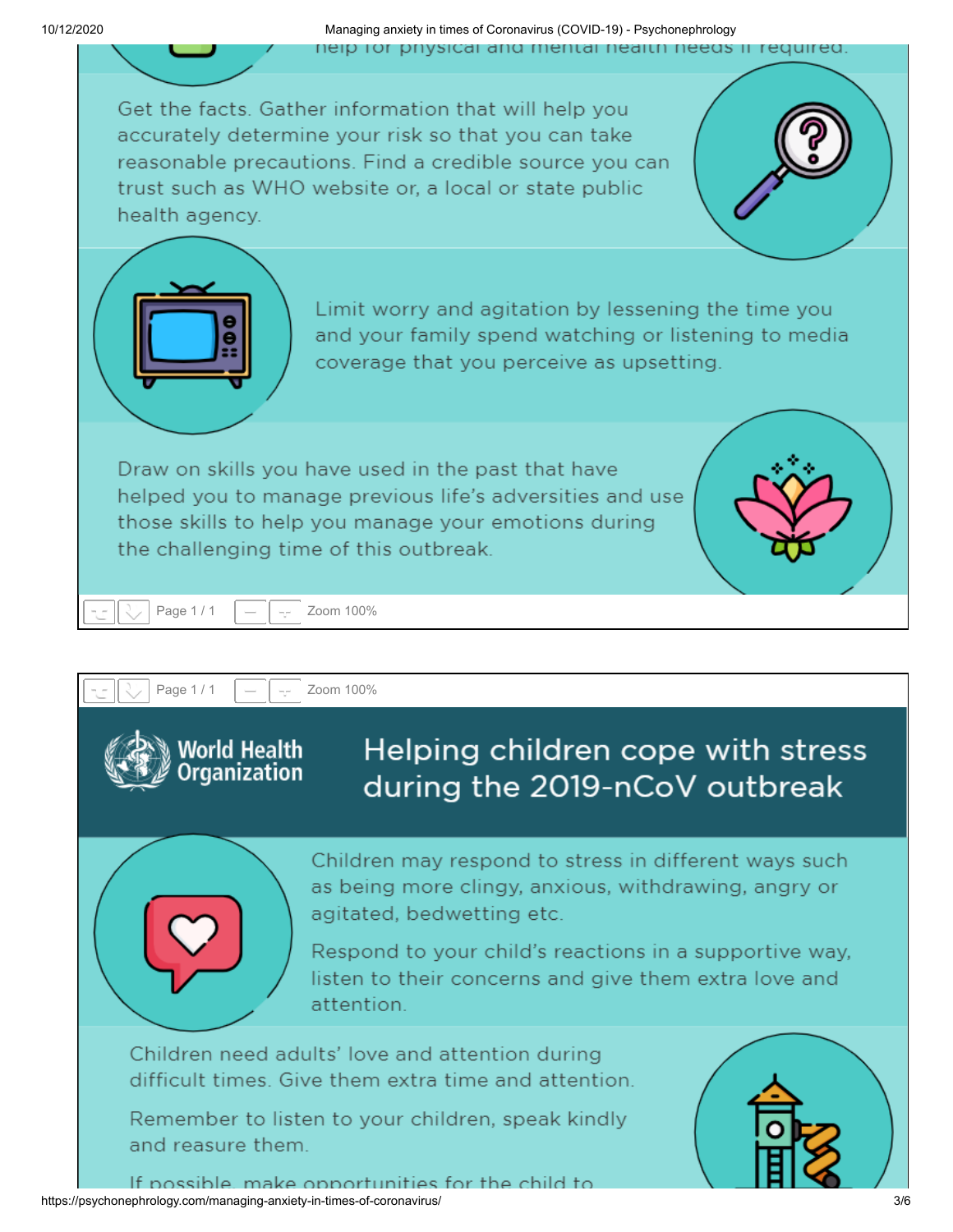play and relax.

Try and keep children close to their parents and family and avoid separating children and their caregivers to the extent possible. If separation occurs (e.g. hospitalization) ensure regular contact (e.g. via phone) and re-assurance.

Keep to regular routines and schedules as much as possible, or help create new ones in a new environment, including school/learning as well as time for safely playing and relaxing.





Provide facts about what has happened, explain what is going on now and give them clear information about how to reduce their risk of being infected by the disease in words that they can understand depending on their age.

This also includes providing information about what could happen in a re-assuring way (e.g. a family member and/or the child may start not feeling well and may have to go to the hospital for some time so doctors can help them feel better).

NePHJC: This page is meant to be a living resource for nephrologists during the COVID19 pandemic. <http://www.nephjc.com/covid19>

COVID-19 online-self-assessment: You can use this helpful online tool to check if you have symptoms related to Coronavirus. Please note that the helpline numbers given at the end of the assessment are only for the residents of Alberta. Please visit the official public health services department website of your province to get accurate information and helpline numbers: [https://myhealth.alberta.ca/Journey/COVID-19/Pages/COVID-](https://myhealth.alberta.ca/Journey/COVID-19/Pages/COVID-Self-Assessment.aspx)Self-Assessment.aspx

How to stay calm and protect your mental health during coronavirus: The APPLE technique can help you deal with anxieties and worries: [https://www.grimsbytelegraph.co.uk/news/uk-world-news/how-stay-calm](https://www.grimsbytelegraph.co.uk/news/uk-world-news/how-stay-calm-protect-your-3953902)protect-your-3953902

Check the World Health Organization's official website to get Coronavirus disease (COVID-19) advice for the public. With social media, it sometimes becomes difcult to